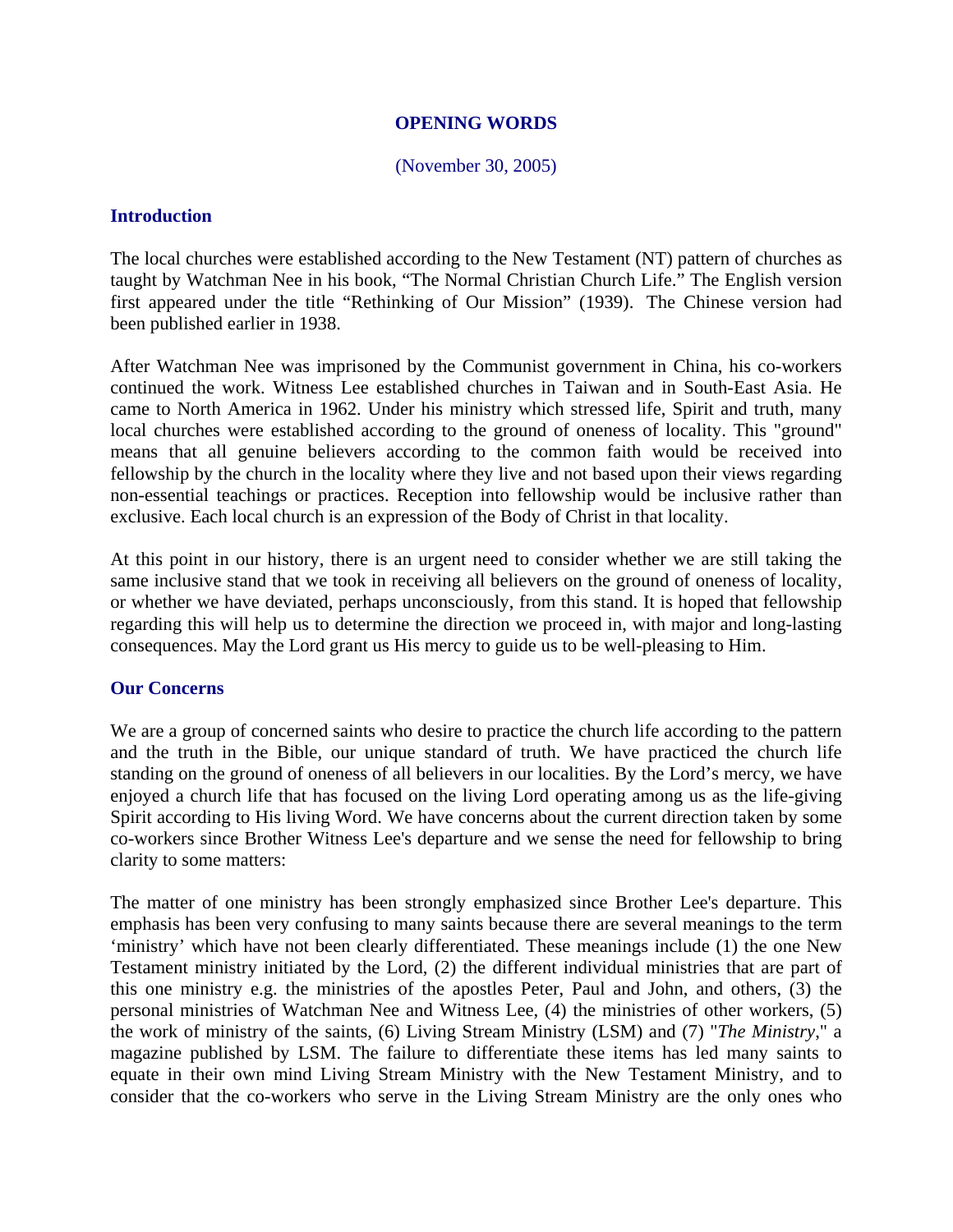carry out the New Testament Ministry. In our view, the co-workers who serve in LSM do indeed carry out their portion of the NT ministry. However they are not the only ones who do so. The Lord has raised up many servants to carry out the NT ministry over the past two thousand years and He still has many servants on the earth today.

We have to ask what is the proper role of the Living Stream Ministry (LSM). Witness Lee established the Living Stream Ministry as a Levitical service to carry out the practical aspects of his ministry such as printing, and distribution of books and tapes. He said "The Living Stream Ministry office is only a business office to serve my ministry for two things: to publish the messages in book form and to distribute these messages in both video and audio tapes. That is all the ministry office should do and nothing else". ("A Timely Word" 1988, p.39). Is LSM still taking this role or has it taken on a much larger role than originally intended? What are the consequences for the local churches of such a role? Is each local church answerable to the Lord as the Head?

In recent years certain practices that are not items of the common faith have been promoted and mandated in the recovery. This has resulted in issues, problems and divisions among the saints and the local churches. Many saints are unaware of the ramifications created by those matters and they have continued to follow the direction, thereby causing more problems.

When issues arise, groups of co-workers in the Lord's recovery have not come together to pray and fellowship to the extent that the outstanding issues are resolved, resulting in a peaceful situation in all the local churches. To date the willingness to achieve a comprehensive resolution of the issues has not been demonstrated.

# Recent events

Recent events have highlighted the issues among the churches caused by some co-workers:

- 1. During the LSM Winter Training 2004, a booklet titled "Remaining in the Unique New Testament Ministry of God's Economy under the Proper Leadership in His Move" was distributed to all trainees. In that booklet, the author(s) cited various portions of Brother Witness Lee's messages to promote the following items in the Lord's recovery: one leadership, one work, one trumpet and one publication.
- 2. During the LSM Summer Training 2005, another booklet titled "Publication Work in the Lord's Recovery" was made available to the trainees. The author(s) promoted the policy of one publication work in the Lord's recovery and stated that Brother Lee placed the direction of LSM for the continuation and publication of his ministry in the hands of a group of "blended brothers".

These two booklets were published by LSM without giving the name(s) of the author(s). Both booklets have caused many issues and problems in many local churches. Many saints have become confused, discouraged or hurt and several churches have suffered because of disagreements on these issues. Some churches have even been divided.